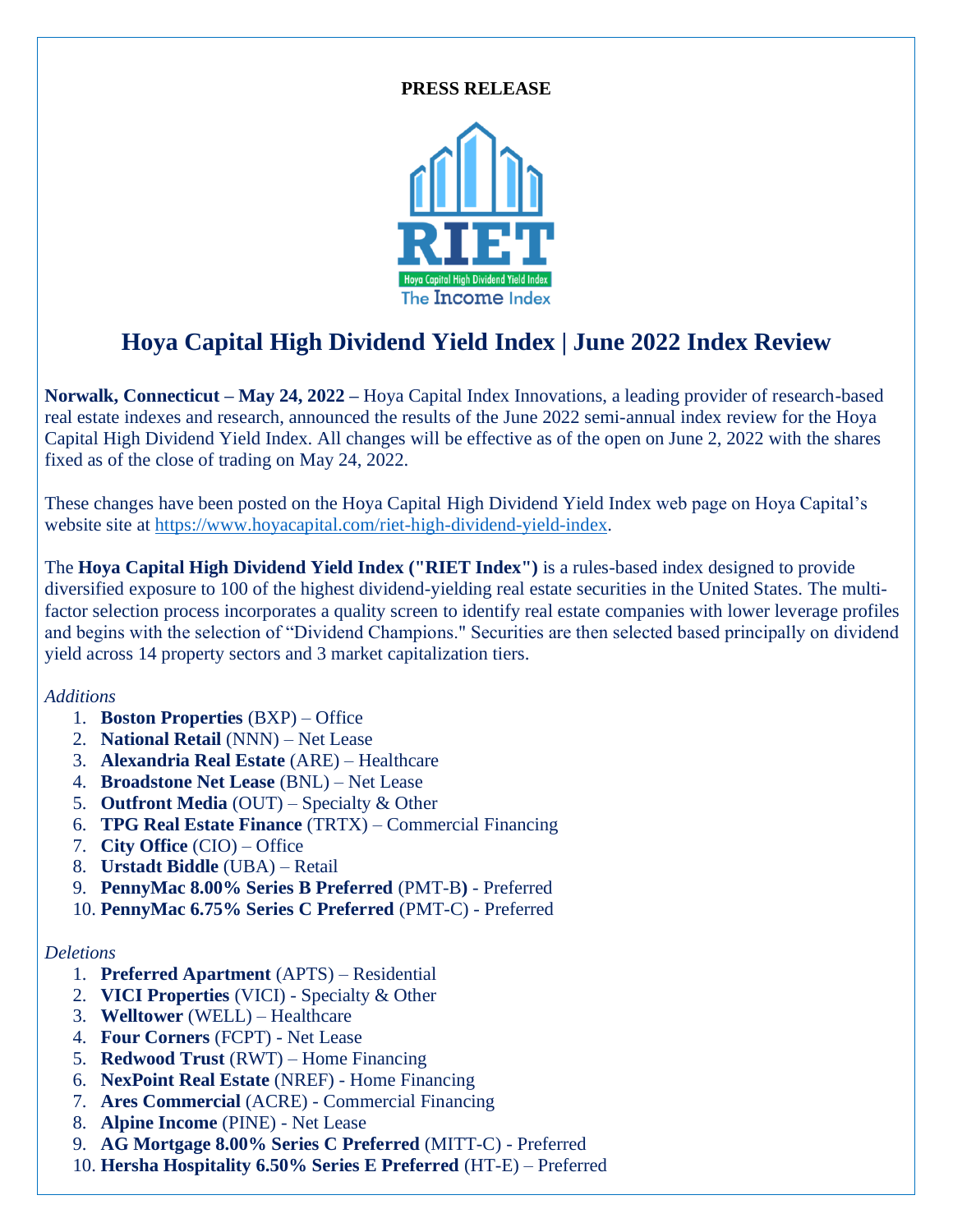### **About Hoya Capital Real Estate**

Hoya Capital Real Estate ("Hoya Capital") is a research-focused Registered Investment Advisor headquartered in Rowayton, Connecticut. Founded with a mission to make real estate more accessible to all investors, Hoya Capital specializes in managing institutional and individual portfolios of publicly traded real estate securities, focused on delivering sustainable income, diversification, and attractive total returns. For more information, visit [www.HoyaCapital.com.](http://www.hoyacapital.com/)

ETF Express Award Methodology: Awards are based on a "peer review system" whereby ETF Express readers select a "best in class" in a series of categories via an online survey. There were 1,202 votes cast in total. ETF Express worked with Algo-Chain to pre-select ETF Providers in each category based on investment performance during the 12-month period of May 2018-May 2019 leading up to the award selection. Subjective categories did not have pre-selected categories. In each category, the firms with the most votes at the end of the voting period were subject to a final review by ETF Express's Senior Editorial team. Hoya Capital was awarded the "Most Successful & Innovative ETF Launch of 2019' on October 24, 2019.

## Media Contact:

Alex Pettee, CFA Hoya Capital Real Estate +1 914-602-6004

| <b>Ticker</b> | <b>Bloomberg</b><br><b>Ticker</b> | <b>Company</b>                         | Weight | <b>Property Sector</b>      | <b>Market Cap Tier</b>   |
|---------------|-----------------------------------|----------------------------------------|--------|-----------------------------|--------------------------|
| <b>BXP</b>    | <b>BXP US Equity</b>              | <b>Boston Properties</b>               | 1.50%  | Office                      | <b>Dividend Champion</b> |
| <b>CCI</b>    | <b>CCI US Equity</b>              | <b>Crown Castle</b>                    | 1.50%  | Infrastructure              | <b>Dividend Champion</b> |
| <b>DLR</b>    | <b>DLR US Equity</b>              | <b>Digital Realty</b>                  | 1.50%  | Data Center                 | <b>Dividend Champion</b> |
| <b>EQR</b>    | <b>EQR US Equity</b>              | <b>Equity Residential</b>              | 1.50%  | Residential                 | <b>Dividend Champion</b> |
| <b>EXR</b>    | <b>EXR US Equity</b>              | <b>Extra Space Storage</b>             | 1.50%  | <b>Storage</b>              | <b>Dividend Champion</b> |
| <b>IRM</b>    | <b>IRM US Equity</b>              | <b>Iron Mountain</b>                   | 1.50%  | Specialty / Other           | <b>Dividend Champion</b> |
| <b>NNN</b>    | <b>NNN US Equity</b>              | <b>National Retail</b>                 | 1.50%  | <b>Net Lease</b>            | <b>Dividend Champion</b> |
| <b>SPG</b>    | <b>SPG US Equity</b>              | <b>Simon Property</b>                  | 1.50%  | Retail                      | <b>Dividend Champion</b> |
| <b>WPC</b>    | <b>WPC US Equity</b>              | W. P. Carey                            | 1.50%  | Industrial                  | <b>Dividend Champion</b> |
| <b>ARE</b>    | <b>ARE US Equity</b>              | Alexandria Real Estate                 | 1.50%  | Healthcare                  | <b>Dividend Champion</b> |
| <b>AGNC</b>   | <b>AGNC US Equity</b>             | <b>AGNC Investment</b>                 | 1.50%  | <b>Home Financing</b>       | Large-Cap                |
| <b>BXMT</b>   | <b>BXMT US Equity</b>             | <b>Blackstone Mortgage</b>             | 1.50%  | <b>Commercial Financing</b> | Large-Cap                |
| <b>GLPI</b>   | <b>GLPI US Equity</b>             | <b>Gaming &amp; Leisure Properties</b> | 1.50%  | Specialty / Other           | Large-Cap                |
| <b>MPW</b>    | <b>MPW US Equity</b>              | <b>Medical Properties</b>              | 1.50%  | Healthcare                  | Large-Cap                |
| <b>NLY</b>    | <b>NLY US Equity</b>              | <b>Annaly Capital Management</b>       | 1.50%  | <b>Home Financing</b>       | Large-Cap                |
| <b>NRZ</b>    | <b>NRZ US Equity</b>              | <b>New Residential Investment</b>      | 1.50%  | <b>Home Financing</b>       | Large-Cap                |
| OHI           | <b>OHI US Equity</b>              | Omega Healthcare                       | 1.50%  | Healthcare                  | Large-Cap                |
| <b>SRC</b>    | <b>SRC US Equity</b>              | <b>Spirit Realty</b>                   | 1.50%  | <b>Net Lease</b>            | Large-Cap                |
| <b>STWD</b>   | <b>STWD US Equity</b>             | <b>Starwood Property</b>               | 1.50%  | <b>Commercial Financing</b> | Large-Cap                |
| <b>VNO</b>    | <b>VNO US Equity</b>              | <b>Vornado Realty</b>                  | 1.50%  | Office                      | Large-Cap                |
| <b>ABR</b>    | <b>ABR US Equity</b>              | <b>Arbor Realty</b>                    | 1.20%  | <b>Commercial Financing</b> | Mid-Cap                  |
|               |                                   |                                        |        |                             |                          |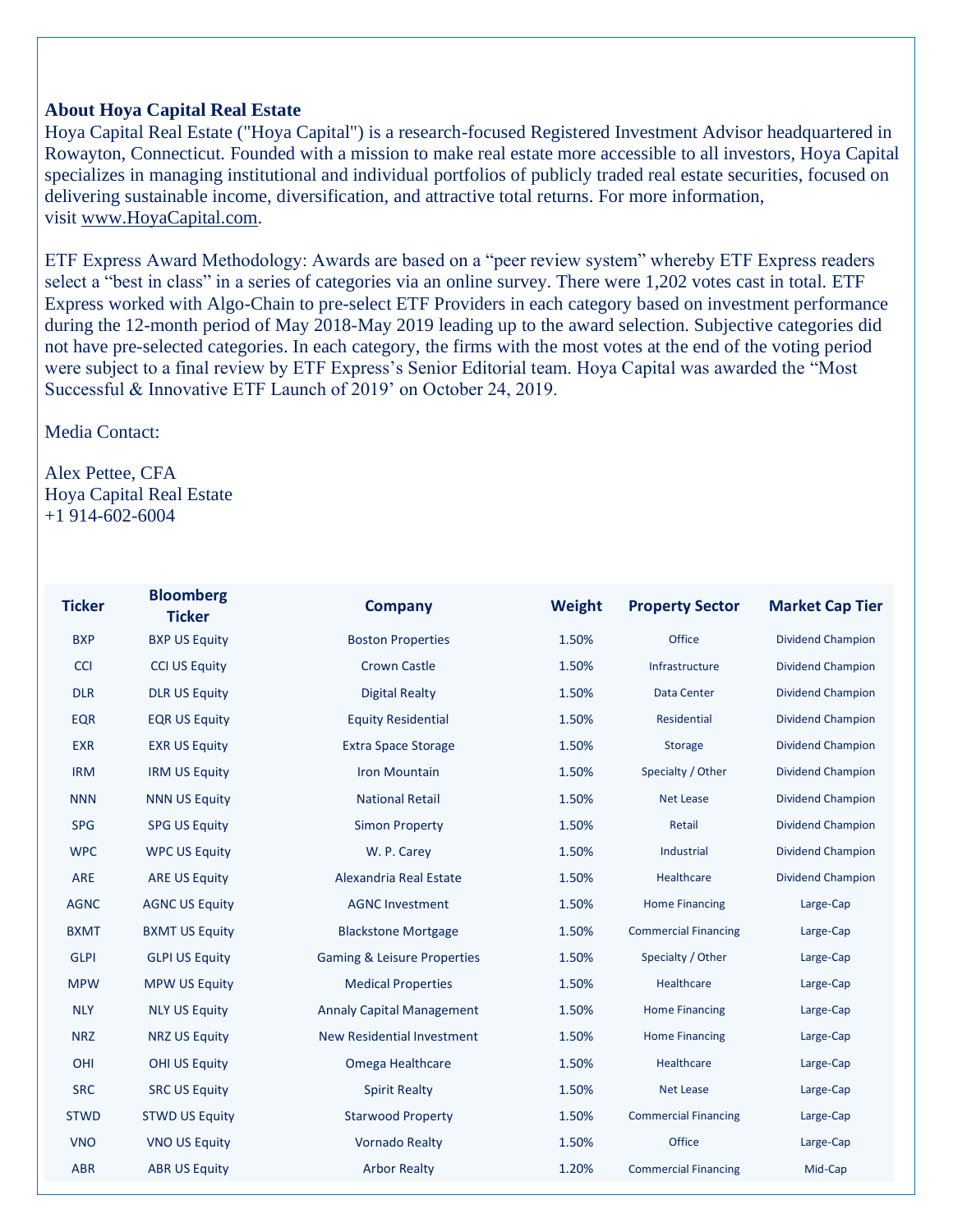| ARI         | <b>ARI US Equity</b>  | <b>Apollo Commercial</b>         | 1.20% | <b>Commercial Financing</b> | Mid-Cap   |
|-------------|-----------------------|----------------------------------|-------|-----------------------------|-----------|
| <b>BDN</b>  | <b>BDN US Equity</b>  | <b>Brandywine Realty</b>         | 1.20% | Office                      | Mid-Cap   |
| <b>BNL</b>  | <b>BNL US Equity</b>  | <b>Broadstone</b>                | 1.20% | <b>Net Lease</b>            | Mid-Cap   |
| <b>CIM</b>  | <b>CIM US Equity</b>  | Chimera Investment               | 1.20% | <b>Home Financing</b>       | Mid-Cap   |
| <b>CTRE</b> | <b>CTRE US Equity</b> | CareTrust                        | 1.20% | Healthcare                  | Mid-Cap   |
| <b>DEA</b>  | <b>DEA US Equity</b>  | <b>Easterly Government</b>       | 1.20% | Office                      | Mid-Cap   |
| <b>DOC</b>  | <b>DOC US Equity</b>  | <b>Physicians Realty</b>         | 1.20% | Healthcare                  | Mid-Cap   |
| <b>EPR</b>  | <b>EPR US Equity</b>  | <b>EPR Properties</b>            | 1.20% | <b>Net Lease</b>            | Mid-Cap   |
| <b>GNL</b>  | <b>GNL US Equity</b>  | <b>Global Net Lease</b>          | 1.20% | <b>Net Lease</b>            | Mid-Cap   |
| <b>HIW</b>  | <b>HIW US Equity</b>  | <b>Highwoods Properties</b>      | 1.20% | Office                      | Mid-Cap   |
| <b>IIPR</b> | <b>IIPR US Equity</b> | Innovative Industrial            | 1.20% | Land & Agriculture          | Mid-Cap   |
| <b>KREF</b> | <b>KREF US Equity</b> | <b>KKR Real Estate Finance</b>   | 1.20% | <b>Commercial Financing</b> | Mid-Cap   |
| <b>LADR</b> | <b>LADR US Equity</b> | Ladder Capital                   | 1.20% | <b>Commercial Financing</b> | Mid-Cap   |
| <b>LTC</b>  | <b>LTC US Equity</b>  | <b>LTC Properties</b>            | 1.20% | Healthcare                  | Mid-Cap   |
| <b>MFA</b>  | <b>MFA US Equity</b>  | <b>MFA Financial</b>             | 1.20% | <b>Home Financing</b>       | Mid-Cap   |
| <b>NHI</b>  | <b>NHI US Equity</b>  | <b>National Health Investors</b> | 1.20% | Healthcare                  | Mid-Cap   |
| <b>OUT</b>  | <b>OUT US Equity</b>  | <b>Outfront Media</b>            | 1.20% | Specialty / Other           | Mid-Cap   |
| <b>PDM</b>  | <b>PDM US Equity</b>  | <b>Piedmont Office</b>           | 1.20% | Office                      | Mid-Cap   |
| <b>PMT</b>  | <b>PMT US Equity</b>  | PennyMac Mortgage                | 1.20% | <b>Home Financing</b>       | Mid-Cap   |
| <b>RC</b>   | <b>RC US Equity</b>   | <b>Ready Capital</b>             | 1.20% | <b>Home Financing</b>       | Mid-Cap   |
| <b>SBRA</b> | <b>SBRA US Equity</b> | Sabra Healthcare                 | 1.20% | Healthcare                  | Mid-Cap   |
| <b>SLG</b>  | <b>SLG US Equity</b>  | <b>SL Green Realty</b>           | 1.20% | Office                      | Mid-Cap   |
| <b>TWO</b>  | <b>TWO US Equity</b>  | <b>Two Harbors Investment</b>    | 1.20% | <b>Home Financing</b>       | Mid-Cap   |
| <b>UNIT</b> | <b>UNIT US Equity</b> | <b>Uniti Group</b>               | 1.20% | Infrastructure              | Mid-Cap   |
| <b>AFCG</b> | <b>AFCG US Equity</b> | <b>AFC Gamma</b>                 | 1.20% | <b>Commercial Financing</b> | Small-Cap |
| <b>ALX</b>  | <b>ALX US Equity</b>  | Alexander's Inc                  | 1.20% | Office                      | Small-Cap |
| <b>ARR</b>  | <b>ARR US Equity</b>  | <b>ARMOUR Residential</b>        | 1.20% | <b>Home Financing</b>       | Small-Cap |
| <b>BRMK</b> | <b>BRMK US Equity</b> | <b>Broadmark Realty</b>          | 1.20% | <b>Commercial Financing</b> | Small-Cap |
| <b>BRSP</b> | <b>BRSP US Equity</b> | <b>Brightspire Capital</b>       | 1.20% | <b>Commercial Financing</b> | Small-Cap |
| <b>CHMI</b> | <b>CHMI US Equity</b> | <b>Cherry Hill Mortgage</b>      | 1.20% | <b>Home Financing</b>       | Small-Cap |
| <b>CIO</b>  | CIO US Equity         | City Office REIT                 | 1.20% | <b>Office</b>               | Small-Cap |
| <b>EARN</b> | <b>EARN US Equity</b> | <b>Ellington Residential</b>     | 1.20% | <b>Home Financing</b>       | Small-Cap |
| <b>FSP</b>  | <b>FSP US Equity</b>  | <b>Franklin Street</b>           | 1.20% | Office                      | Small-Cap |
| <b>GMRE</b> | <b>GMRE US Equity</b> | <b>Global Medical REIT</b>       | 1.20% | Healthcare                  | Small-Cap |
| <b>GOOD</b> | <b>GOOD US Equity</b> | <b>Gladstone Commercial</b>      | 1.20% | <b>Net Lease</b>            | Small-Cap |
| <b>GPMT</b> | <b>GPMT US Equity</b> | <b>Granite Point Mortgage</b>    | 1.20% | <b>Commercial Financing</b> | Small-Cap |
| <b>GTY</b>  | <b>GTY US Equity</b>  | <b>Getty Realty</b>              | 1.20% | <b>Net Lease</b>            | Small-Cap |
| <b>ILPT</b> | <b>ILPT US Equity</b> | Industrial Logistics             | 1.20% | Industrial                  | Small-Cap |
| <b>IVR</b>  | <b>IVR US Equity</b>  | <b>Invesco Mortgage Capital</b>  | 1.20% | <b>Home Financing</b>       | Small-Cap |
| <b>NYMT</b> | <b>NYMT US Equity</b> | <b>New York Mortgage</b>         | 1.20% | <b>Home Financing</b>       | Small-Cap |
| OLP         | <b>OLP US Equity</b>  | One Liberty                      | 1.20% | Specialty / Other           | Small-Cap |
|             |                       |                                  |       |                             |           |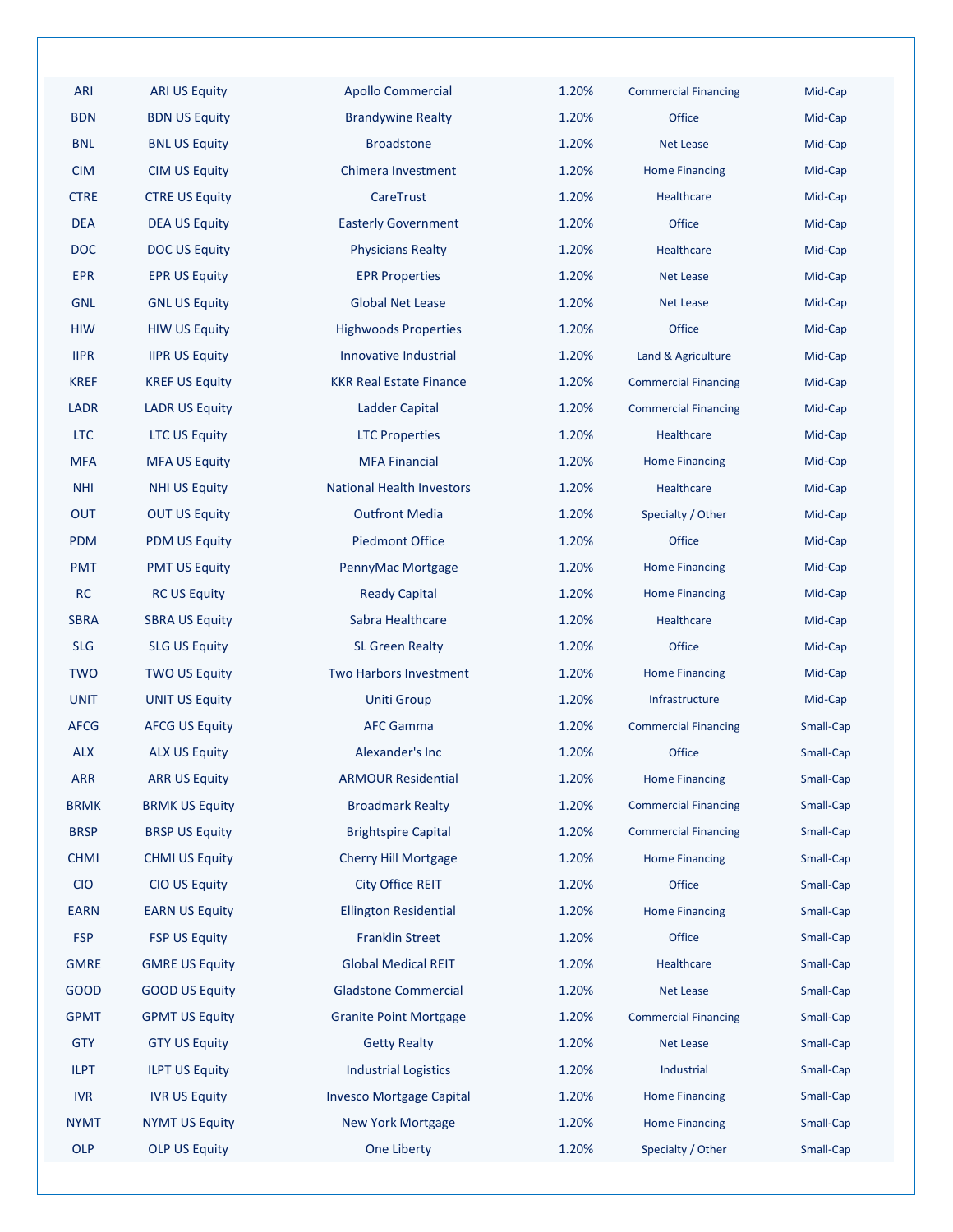| <b>OPI</b>    | <b>OPI US Equity</b>  |  |  |
|---------------|-----------------------|--|--|
| ORC           | <b>ORC US Equity</b>  |  |  |
| <b>PSTL</b>   | <b>PSTL US Equity</b> |  |  |
| RTL           | <b>RTL US Equity</b>  |  |  |
| <b>SACH</b>   | <b>SACH US Equity</b> |  |  |
| <b>TRTX</b>   | <b>TRTX US Equity</b> |  |  |
| UBA           | <b>UBA US Equity</b>  |  |  |
| UHT           | <b>UHT US Equity</b>  |  |  |
| IVR-B         | EP0470468 Pfd         |  |  |
| HT-D          | EP0508739 Pfd         |  |  |
| DBRG-H        | EP0522300 Pfd         |  |  |
| CIM-B         | EP0523977 Pfd         |  |  |
| <b>DBRG-I</b> | EP0529198 Pfd         |  |  |
| SITC-A        | EP0529362 Pfd         |  |  |
| TWO-B         | EP0531699 Pfd         |  |  |
| NLY-F         | EP0532671 Pfd         |  |  |
| <b>IVR-C</b>  | EP0533315 Pfd         |  |  |
| <b>AGNCN</b>  | EP0533729 Pfd         |  |  |
| RLJ-A         | EP0534511 Pfd         |  |  |
| <b>GNL-A</b>  | EP0534842 Pfd         |  |  |
| DBRG-J        | EP0535534 Pfd         |  |  |
| <b>NYMTN</b>  | EP0537365 Pfd         |  |  |
| TWO-C         | EP0540906 Pfd         |  |  |
| NLY-G         | EP0546226 Pfd         |  |  |
| CIM-C         | EP0560425 Pfd         |  |  |
| CIM-D         | EP0566463 Pfd         |  |  |
| <b>RTLPP</b>  | EP0569715 Pfd         |  |  |
| <b>NLY-I</b>  | EP0574129 Pfd         |  |  |
| NRZ-B         | EP0575563 Pfd         |  |  |
| <b>PMT-C</b>  | EP0599613 PFD         |  |  |
| <b>PMT-B</b>  | EP0531053 PFD         |  |  |
| <b>AGNCO</b>  | EP0578260 Pfd         |  |  |
| <b>NYMTM</b>  | EP0579284 Pfd         |  |  |
| GNL-B         | EP0582072 Pfd         |  |  |

| <b>PSTL</b>   | <b>PSTL US Equity</b> | <b>Postal Realty</b>                                                                                                              | 1.20% | <b>Net Lease</b>            | Small-Cap |
|---------------|-----------------------|-----------------------------------------------------------------------------------------------------------------------------------|-------|-----------------------------|-----------|
| <b>RTL</b>    | <b>RTL US Equity</b>  | <b>Necessity Retail</b>                                                                                                           | 1.20% | <b>Net Lease</b>            | Small-Cap |
| <b>SACH</b>   | <b>SACH US Equity</b> | <b>Sachem Capital</b>                                                                                                             | 1.20% | <b>Commercial Financing</b> | Small-Cap |
| <b>TRTX</b>   | <b>TRTX US Equity</b> | <b>TPG RE Finance</b>                                                                                                             | 1.20% | <b>Commercial Financing</b> | Small-Cap |
| <b>UBA</b>    | <b>UBA US Equity</b>  | <b>Urstadt Biddle</b>                                                                                                             | 1.20% | Retail                      | Small-Cap |
| <b>UHT</b>    | <b>UHT US Equity</b>  | <b>Universal Health Realty</b>                                                                                                    | 1.20% | Healthcare                  |           |
|               |                       | Invesco Mortgage Capital, 7.75% Fixed/Float                                                                                       |       |                             | Small-Cap |
| <b>IVR-B</b>  | EP0470468 Pfd         | Series B Cumul Red Preferred Stock                                                                                                | 0.33% | Preferred                   | Preferred |
| HT-D          | EP0508739 Pfd         | Hersha Hospitality Trust, 6.50% Series D<br><b>Cumulative Redeemable Preferred Shares</b>                                         | 0.33% | Preferred                   | Preferred |
| DBRG-H        | EP0522300 Pfd         | DigitalBridge Group, Inc, 7.125% Series H<br><b>Cumulative Redeemable Perp Prfd Stock</b>                                         | 0.33% | Preferred                   | Preferred |
| CIM-B         | EP0523977 Pfd         | Chimera Investment Corp. 8.00% Series B<br>Fixed/Float Cumul Redeem Preferred Stock                                               | 0.33% | Preferred                   | Preferred |
| <b>DBRG-I</b> | EP0529198 Pfd         | DigitalBridge Group, Inc., 7.15% Series I<br><b>Cumulative Redeemable Preferred Stock</b>                                         | 0.33% | Preferred                   | Preferred |
| SITC-A        | EP0529362 Pfd         | SITE Centers Corp., 6.375% Dep Shares CI A<br><b>Cumul Redeemable Preferred Shares</b>                                            | 0.33% | Preferred                   | Preferred |
| TWO-B         | EP0531699 Pfd         | Two Harbors Investment Corp., 7.625% Series                                                                                       | 0.33% | Preferred                   | Preferred |
| NLY-F         | EP0532671 Pfd         | <b>B Fix/Float Cumul Red Preferred Stk</b><br>Annaly Capital Management, 6.95% Series F<br>Fix/Float Cumul Redeem Preferred Stock | 0.33% | Preferred                   | Preferred |
| <b>IVR-C</b>  | EP0533315 Pfd         | Invesco Mortgage Capital, 7.50% Fixed/Float<br>Series C Cumul Red Preferred Stock                                                 | 0.33% | Preferred                   | Preferred |
| <b>AGNCN</b>  | EP0533729 Pfd         | AGNC Investment Corp., 7.00% Dep Shares Ser<br>C Fix/Float Cumul Red Preferred Stk                                                | 0.33% | Preferred                   | Preferred |
| RLJ-A         | EP0534511 Pfd         | RLJ Lodging Trust, \$1.95 Series A Cumulative<br><b>Convertible Preferred Shares</b>                                              | 0.33% | Preferred                   | Preferred |
| <b>GNL-A</b>  | EP0534842 Pfd         | Global Net Lease, 7.25% Series A Cumulative<br><b>Redeemable Preferred Stock</b>                                                  | 0.33% | Preferred                   | Preferred |
| <b>DBRG-J</b> | EP0535534 Pfd         | DigitalBridge Group, Inc., 7.125% Series J<br><b>Cumulative Redeemable Perp Prfd Stock</b>                                        | 0.33% | Preferred                   | Preferred |
| <b>NYMTN</b>  | EP0537365 Pfd         | New York Mortgage Trust, 8.00% Series D<br>Fix/Float Cumulative Red Preferred Stock                                               | 0.33% | Preferred                   | Preferred |
| TWO-C         | EP0540906 Pfd         | Two Harbors Investment Corp., 7.25% Series C<br>Fix/Float Cumul Red Preferred Stk                                                 | 0.33% | Preferred                   | Preferred |
| NLY-G         | EP0546226 Pfd         | Annaly Capital Management, 6.50% Series G<br>Fix/Float Cumul Redeem Preferred Stock                                               | 0.33% | Preferred                   | Preferred |
| CIM-C         | EP0560425 Pfd         | Chimera Investment Corp. 7.75% Series C<br><b>Fixed/Float Cumul Redeem Preferred Stock</b>                                        | 0.33% | Preferred                   | Preferred |
| CIM-D         | EP0566463 Pfd         | Chimera Investment Corp. 8.00% Series D<br>Fixed/Float Cumul Redeem Preferred Stock                                               | 0.33% | Preferred                   | Preferred |
| <b>RTLPP</b>  | EP0569715 Pfd         | American Finance Trust, 7.50% Series A Cumul<br><b>Red Perp Preferred Stock</b>                                                   | 0.33% | Preferred                   | Preferred |
| NLY-I         | EP0574129 Pfd         | Annaly Capital Management, 6.75% Series I<br>Fixed/Float Cumul Red Preferred Stock                                                | 0.33% | Preferred                   | Preferred |
| NRZ-B         | EP0575563 Pfd         | New Residential Investment Corp., 7.125% Ser<br><b>B Fixed/Float Cumul Red Prfrd Stock</b>                                        | 0.33% | Preferred                   | Preferred |
| PMT-C         | EP0599613 PFD         | PennyMac Mortgage Investment Trust, 6.75%<br><b>Series C Cumulative Preferred Shares</b>                                          | 0.33% | Preferred                   | Preferred |
| PMT-B         | EP0531053 PFD         | PennyMac Mortgage Investment Trust, 8.00%                                                                                         | 0.33% | Preferred                   | Preferred |
| AGNCO         | EP0578260 Pfd         | Series B Fix/Float Cumul Red Pfd Shrs<br>AGNC Investment Corp., 6.50% Dep Shares Ser<br>E Fix/Float Cumul Red Preferred Stk       | 0.33% | Preferred                   | Preferred |
| NYMTM         | EP0579284 Pfd         | New York Mortgage Trust, 7.875% Ser E<br>Fix/Float Cumulative Red Preferred Stock                                                 | 0.33% | Preferred                   | Preferred |
| GNL-B         | EP0582072 Pfd         | Global Net Lease 6.875% Series B Cumulative<br>Redeemable Perp Preferred Stock                                                    | 0.33% | Preferred                   | Preferred |

| <b>Office Properties</b>                                                                                                       | 1.20% | <b>Office</b>               | Small-Cap |
|--------------------------------------------------------------------------------------------------------------------------------|-------|-----------------------------|-----------|
| <b>Orchid Island Capital</b>                                                                                                   | 1.20% | <b>Home Financing</b>       | Small-Cap |
| <b>Postal Realty</b>                                                                                                           | 1.20% | <b>Net Lease</b>            | Small-Cap |
| <b>Necessity Retail</b>                                                                                                        | 1.20% | <b>Net Lease</b>            | Small-Cap |
| <b>Sachem Capital</b>                                                                                                          | 1.20% | <b>Commercial Financing</b> | Small-Cap |
| <b>TPG RE Finance</b>                                                                                                          | 1.20% | <b>Commercial Financing</b> | Small-Cap |
| <b>Urstadt Biddle</b>                                                                                                          | 1.20% | Retail                      | Small-Cap |
| <b>Universal Health Realty</b>                                                                                                 | 1.20% | Healthcare                  | Small-Cap |
| Ivesco Mortgage Capital, 7.75% Fixed/Float<br><b>Series B Cumul Red Preferred Stock</b>                                        | 0.33% | Preferred                   | Preferred |
| Hersha Hospitality Trust, 6.50% Series D<br><b>Cumulative Redeemable Preferred Shares</b>                                      | 0.33% | Preferred                   | Preferred |
| DigitalBridge Group, Inc, 7.125% Series H<br><b>Cumulative Redeemable Perp Prfd Stock</b>                                      | 0.33% | Preferred                   | Preferred |
| Chimera Investment Corp. 8.00% Series B<br>ixed/Float Cumul Redeem Preferred Stock                                             | 0.33% | Preferred                   | Preferred |
| DigitalBridge Group, Inc., 7.15% Series I<br><b>Cumulative Redeemable Preferred Stock</b>                                      | 0.33% | Preferred                   | Preferred |
| ITE Centers Corp., 6.375% Dep Shares Cl A<br><b>Cumul Redeemable Preferred Shares</b>                                          | 0.33% | Preferred                   | Preferred |
| vo Harbors Investment Corp., 7.625% Series<br><b>B Fix/Float Cumul Red Preferred Stk</b>                                       | 0.33% | Preferred                   | Preferred |
| nnaly Capital Management, 6.95% Series F<br>Fix/Float Cumul Redeem Preferred Stock                                             | 0.33% | Preferred                   | Preferred |
| Ivesco Mortgage Capital, 7.50% Fixed/Float<br>Series C Cumul Red Preferred Stock<br>INC Investment Corp., 7.00% Dep Shares Ser | 0.33% | Preferred                   | Preferred |
| C Fix/Float Cumul Red Preferred Stk                                                                                            | 0.33% | Preferred                   | Preferred |
| LJ Lodging Trust, \$1.95 Series A Cumulative<br><b>Convertible Preferred Shares</b>                                            | 0.33% | Preferred                   | Preferred |
| lobal Net Lease, 7.25% Series A Cumulative<br><b>Redeemable Preferred Stock</b>                                                | 0.33% | Preferred                   | Preferred |
| DigitalBridge Group, Inc., 7.125% Series J<br><b>Cumulative Redeemable Perp Prfd Stock</b>                                     | 0.33% | Preferred                   | Preferred |
| New York Mortgage Trust, 8.00% Series D<br>Fix/Float Cumulative Red Preferred Stock                                            | 0.33% | Preferred                   | Preferred |
| o Harbors Investment Corp., 7.25% Series C<br>Fix/Float Cumul Red Preferred Stk                                                | 0.33% | Preferred                   | Preferred |
| nnaly Capital Management, 6.50% Series G<br>Fix/Float Cumul Redeem Preferred Stock                                             | 0.33% | Preferred                   | Preferred |
| Chimera Investment Corp. 7.75% Series C<br>ixed/Float Cumul Redeem Preferred Stock                                             | 0.33% | Preferred                   | Preferred |
| Chimera Investment Corp. 8.00% Series D<br>ixed/Float Cumul Redeem Preferred Stock                                             | 0.33% | Preferred                   | Preferred |
| nerican Finance Trust, 7.50% Series A Cumul<br><b>Red Perp Preferred Stock</b>                                                 | 0.33% | Preferred                   | Preferred |
| Annaly Capital Management, 6.75% Series I<br>Fixed/Float Cumul Red Preferred Stock                                             | 0.33% | Preferred                   | Preferred |
| w Residential Investment Corp., 7.125% Ser<br><b>B Fixed/Float Cumul Red Prfrd Stock</b>                                       | 0.33% | Preferred                   | Preferred |
| InnyMac Mortgage Investment Trust, 6.75%<br><b>Series C Cumulative Preferred Shares</b>                                        | 0.33% | Preferred                   | Preferred |
| InnyMac Mortgage Investment Trust, 8.00%<br>Series B Fix/Float Cumul Red Pfd Shrs                                              | 0.33% | Preferred                   | Preferred |
| INC Investment Corp., 6.50% Dep Shares Ser<br>E Fix/Float Cumul Red Preferred Stk                                              | 0.33% | Preferred                   | Preferred |
| New York Mortgage Trust, 7.875% Ser E<br>Fix/Float Cumulative Red Preferred Stock                                              | 0.33% | Preferred                   | Preferred |
| lobal Net Lease 6.875% Series B Cumulative<br>Redeemable Perp Preferred Stock                                                  | 0.33% | Preferred                   | Preferred |